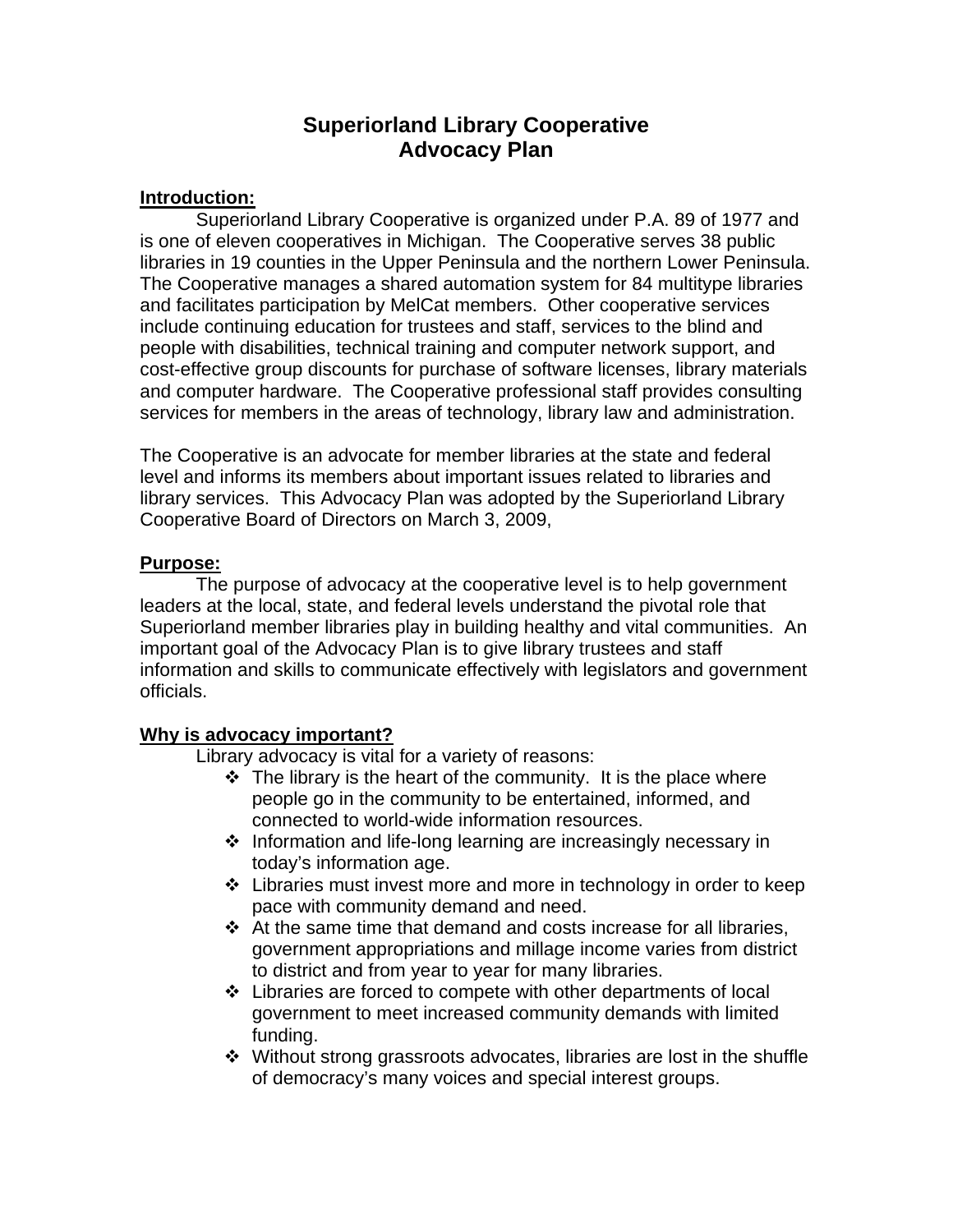## **Who should participate?**

Library staff, trustees, and Friends should participate.

Library staff: Staff plays a pivotal role on the 'front line' communicating to legislators, government officials, the media, and the community. Library staff should develop the message that trustees and Friends communicate. Staff also keeps trustees and Friends informed about legislation and the need for grassroots action.

 **Trustees/Friends:** As unpaid volunteers in public service, trustees are in a unique position to speak up as representatives of the public. By their willingness to serve, they demonstrate their strong belief in the library's value in the community as an institution dedicated to intellectual freedom and as a source of information and life-long learning. Trustees/Friends are the library's most influential advocates, with legislators, government officials, and the general public.

 **Cooperative staff:** The Cooperative is a gateway for information about legislation and about libraries to flow between legislators and library staff, trustees, and Friends. As an institutional member of the Michigan Library Association, the Cooperative receives a legislative update and forwards this information to members. The Cooperative facilitates opportunities for library staff, trustees, and Friends to meet and talk with legislators.

#### **How do we advocate?**

#### **Advocacy techniques and basic effective communication:**

- $\div$  Be prepared with facts, figures and concise issue statements.
- $\div$  Know what you want to communicate.
- $\div$  Be clear, specific and brief.
- ❖ Be informative. Give reasons why a measure should be supported.
- $\div$  Be courteous. Ask, do not demand or threaten. Be positive.
- ❖ Be appreciative. Acknowledge past support.

#### **Specific advocacy tools:**

- **Website:** The Cooperative will maintain an up-to-date list of legislators by district on its website, including names of aides when available. The website will have "talking points" about the value of the library and about specific timely issues. A FAQ section will give library data and statistics that can be used by trustees and Friends when talking to legislators or to the general public.
	- o Statistical data will show trends, including income from penal fines and millages, # of library visitors, etc.
	- o The State summary of statistics and ALS Tip Sheet will be customized for northern Michigan libraries.
		- **Facts will demonstrate library needs and library** strengths; i.e., Ironwood is the oldest Carnegie library in the state. Ironwood is one of only --- libraries in northern Michigan that is not barrier-free.